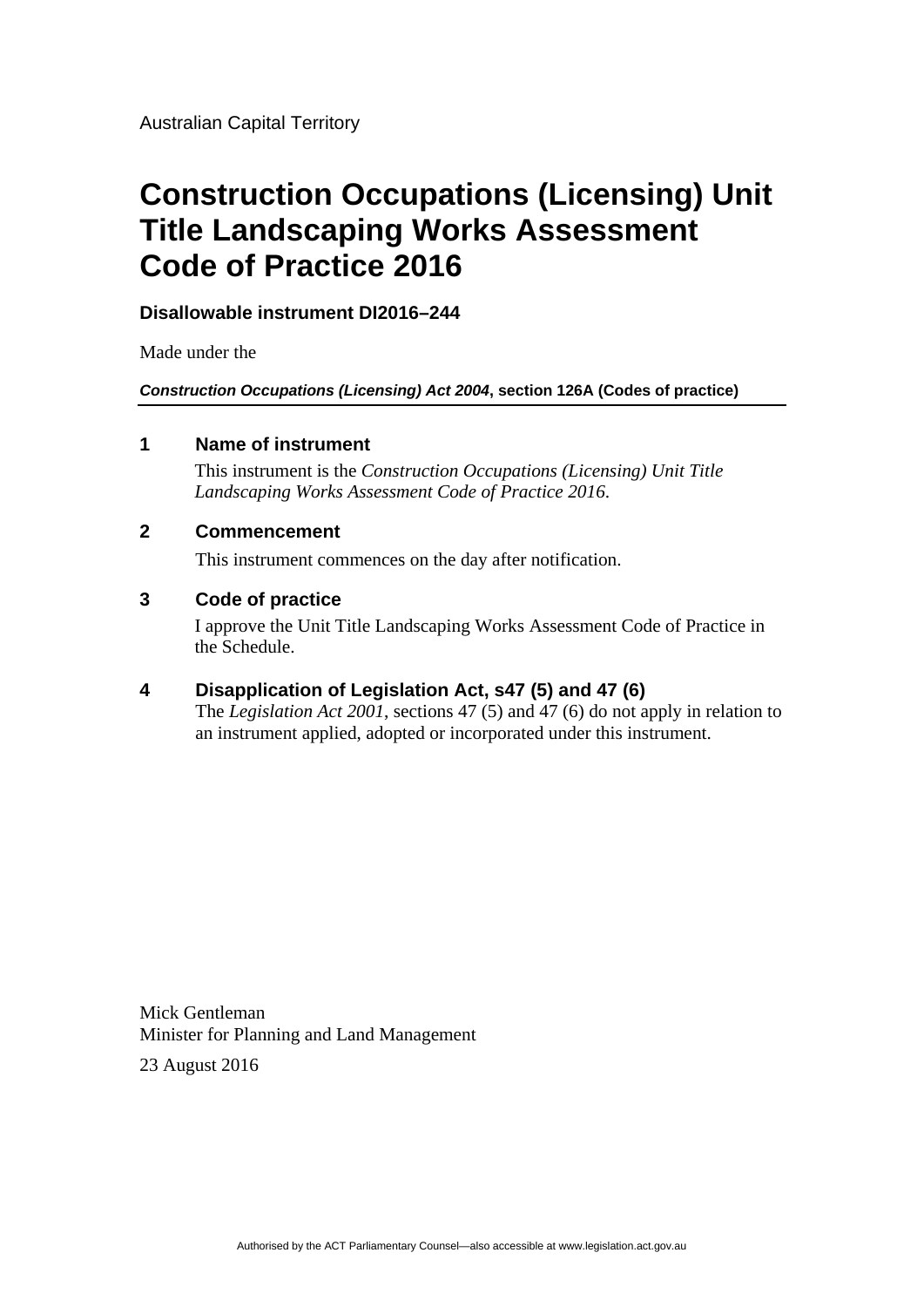

Australian Capital Territory

# **Unit title landscaping works assessment code of practice**

made under the

**Construction Occupations (Licensing) Act 2004** 

## **Contents**

|                   |                                                                | Page           |
|-------------------|----------------------------------------------------------------|----------------|
| PART <sub>1</sub> | <b>PRELIMINARY</b>                                             | $\mathbf{2}$   |
| $\mathbf{1}$      | Name of code                                                   | 2              |
| 2                 | Dictionary                                                     | $\overline{2}$ |
| 3                 | Offences and other consequences of contravening this code      | 2              |
| <b>PART 2</b>     | <b>IMPORTANT CONCEPTS</b>                                      | 3              |
| 4                 | What is a landscape and landscaping                            | 3              |
| 5                 | Application to assessors                                       | 3              |
| 6                 | Object of code                                                 | 3              |
| 7                 | Code scope-correlation with scope of development approval      | 3              |
| 8                 | Meaning of certain terms-correlation with Unit Titles Act 2001 | 4              |
| <b>PART 3</b>     | <b>LANDSCAPE ASSESSMENT</b>                                    | 5              |
| 9                 | Landscaping general compliance criteria                        | 5              |
| 10                | Plant species deemed to comply-identification tag              | 6              |
| 11                | Plant species deemed to comply-expert opinion                  | $\overline{7}$ |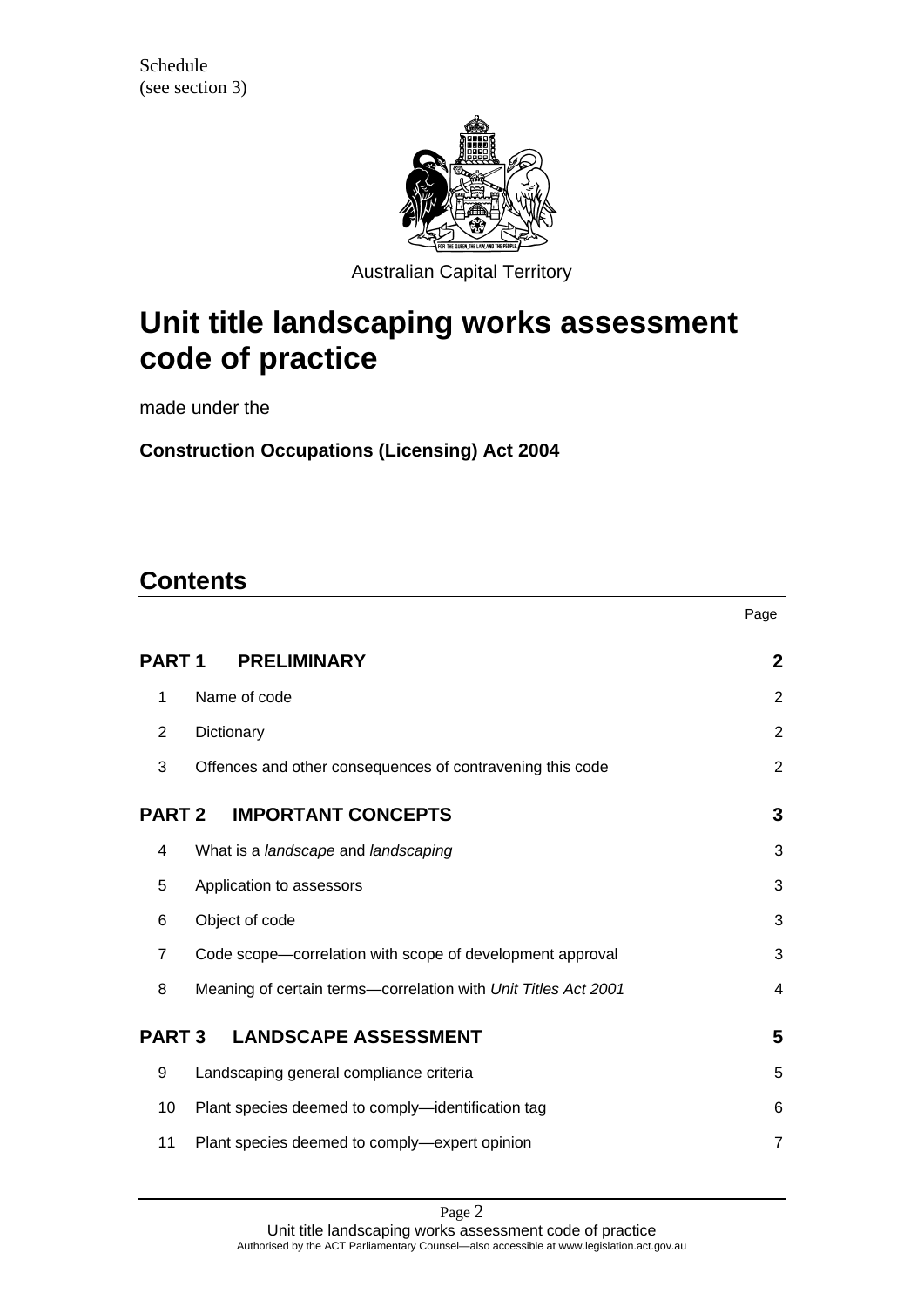#### Schedule (see section 3)

| 12         | Plant species deemed to comply-substitute equivalence          | 8  |
|------------|----------------------------------------------------------------|----|
| 13         | Plant species—weeds or other unspecified plants                | 8  |
| 14         | Landscape element location and extent deemed to comply         | 9  |
| 15         | Implantation into ground-details deemed to comply              | 10 |
| 16         | Finished surfaces deemed to comply                             | 11 |
| 17         | Plant health deemed to comply                                  | 12 |
| 18         | Plant support deem to comply                                   | 13 |
| 19         | Soil depth deemed to comply                                    | 13 |
| 20         | Landscaping not to contain rubbish                             | 13 |
| 21         | Mulch                                                          | 14 |
| 22         | Garden beds-separation barriers                                | 14 |
| 23         | Public footpaths and pedestrian crossing not to be interrupted | 15 |
| 24         | Grass areas deemed to comply                                   | 15 |
| 25         | Paving-prohibited bumpiness                                    | 16 |
| 26         | Subsidence-not compliant if detrimental                        | 16 |
| 27         | Erosion protection                                             | 16 |
| Dictionary |                                                                | 17 |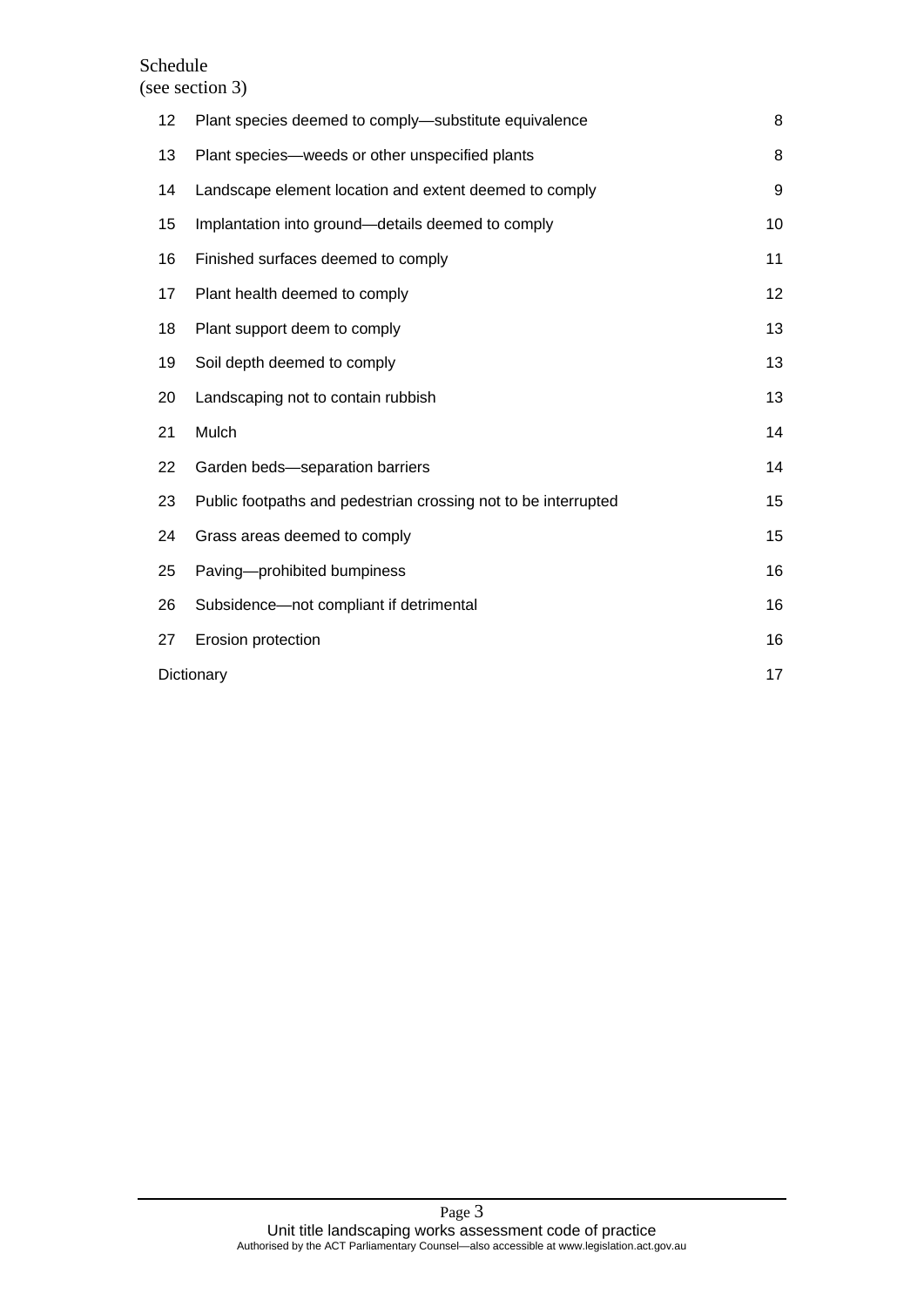## <span id="page-3-0"></span>**Part 1** Preliminary

## <span id="page-3-1"></span>**1 Name of code**

This code is the *Unit title landscaping works assessment code of practice.* 

## <span id="page-3-2"></span>**2 Dictionary**

The dictionary at the end of this code is part of this code.

- *Note 1* The dictionary at the end of this code defines certain terms used in this Code, and may include references (*signpost definitions*) to other terms defined elsewhere in this Code.
- *Note 2* A definition in the dictionary (including a signpost definition) applies to the entire code unless the definition, or another provision of the code, provides otherwise or the contrary intention otherwise appears (see Legislation Act, s 155 and s 156 (1)).
- *Note 3* See the Legislation Act, s 127 (1), (4) and (5) for the legal status of notes.

#### <span id="page-3-3"></span>**3 Offences and other consequences of contravening this code**

The *Construction Occupations (Licensing) Act 2004*, provides offence and other enforcement mechanisms that can result from a contravention of this code.

*Note* A reference to an Act includes a reference to the statutory instruments made or in force under the Act, including regulations (see Legislation Act, s 104).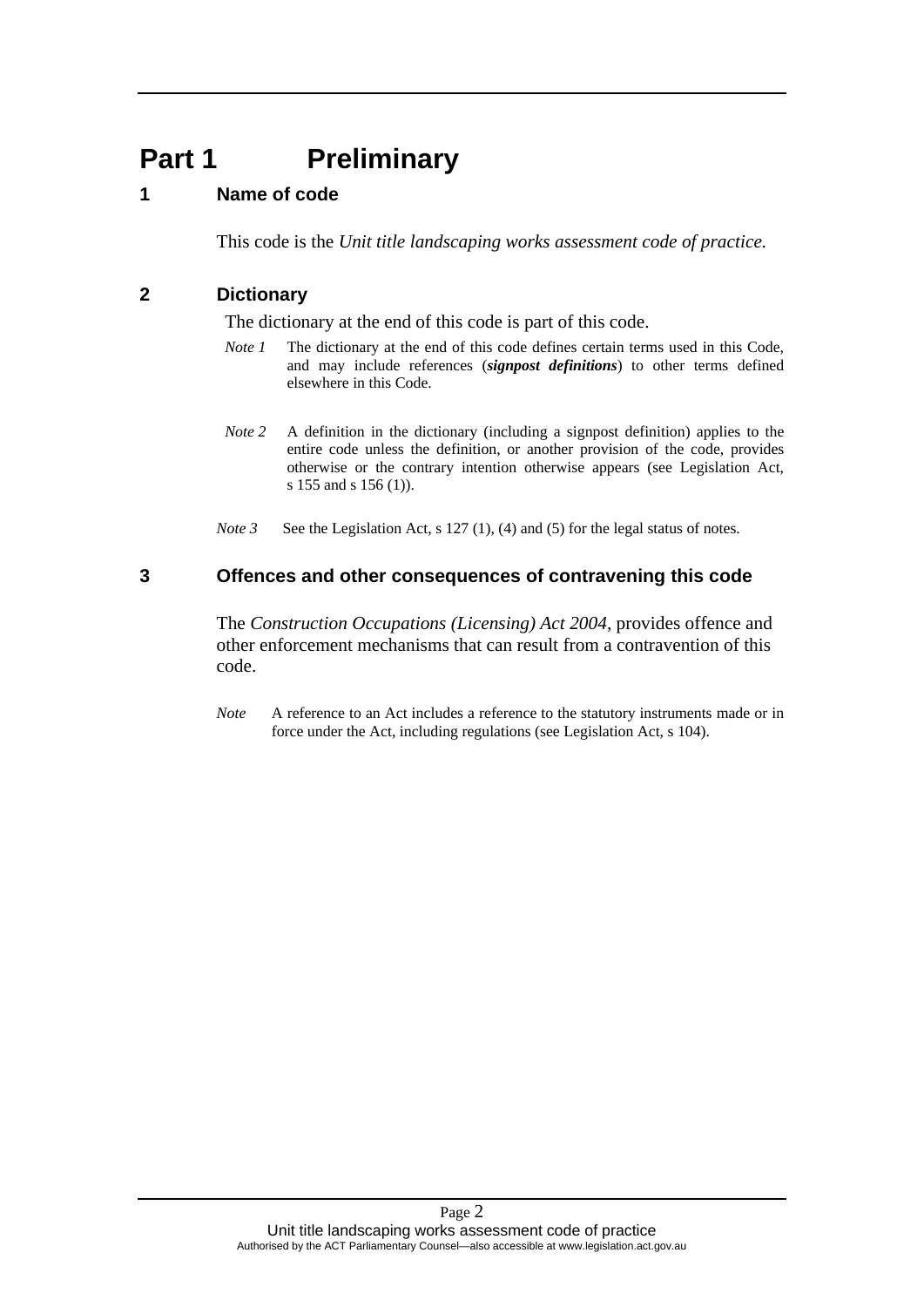## <span id="page-4-0"></span>**Part 2 Important concepts**

#### <span id="page-4-1"></span>**4 What is a** *landscape* **and** *landscaping*

In this code—

*landscape* means the products of landscaping;

*landscaping* includes landscape gardening in a an urban setting, and includes related fencing or paving, particularly to give effect to a landscape plan prepared by a landscape architect.

#### <span id="page-4-2"></span>**5 Application to assessors**

In this code a reference to an *assessor* includes a reference to an entity who, under the *Construction Occupations (Licensing) Act 2004*, holds a licence that authorises the holder to provide the relevant assessment service, in circumstances where the assessment may only be done by the licence holder.

## <span id="page-4-3"></span>**6 Object of code**

An object of this code is to prescribe requirements for assessing the compliance of landscaping, and in some cases to provide methodologies for making the assessment.

## <span id="page-4-4"></span>**7 Code scope—correlation with scope of development approval**

If a provision of this code purports to require development to have been undertaken in a way that is in excess of the minimum requirements of a relevant development approval, the provision of this code may be taken to only require the development to be done in accordance with the minimum requirement of the approval, unless a requirement of another law or of a lease or licence requires to the contrary.

#### **Examples of other law**

*Building Act 2004 Planning and Development Act 2007* 

*Note* An example is part of the code, is not exhaustive and may extend, but does not limit, the meaning of the provision in which it appears (see Legislation Act, s 126 and s 132).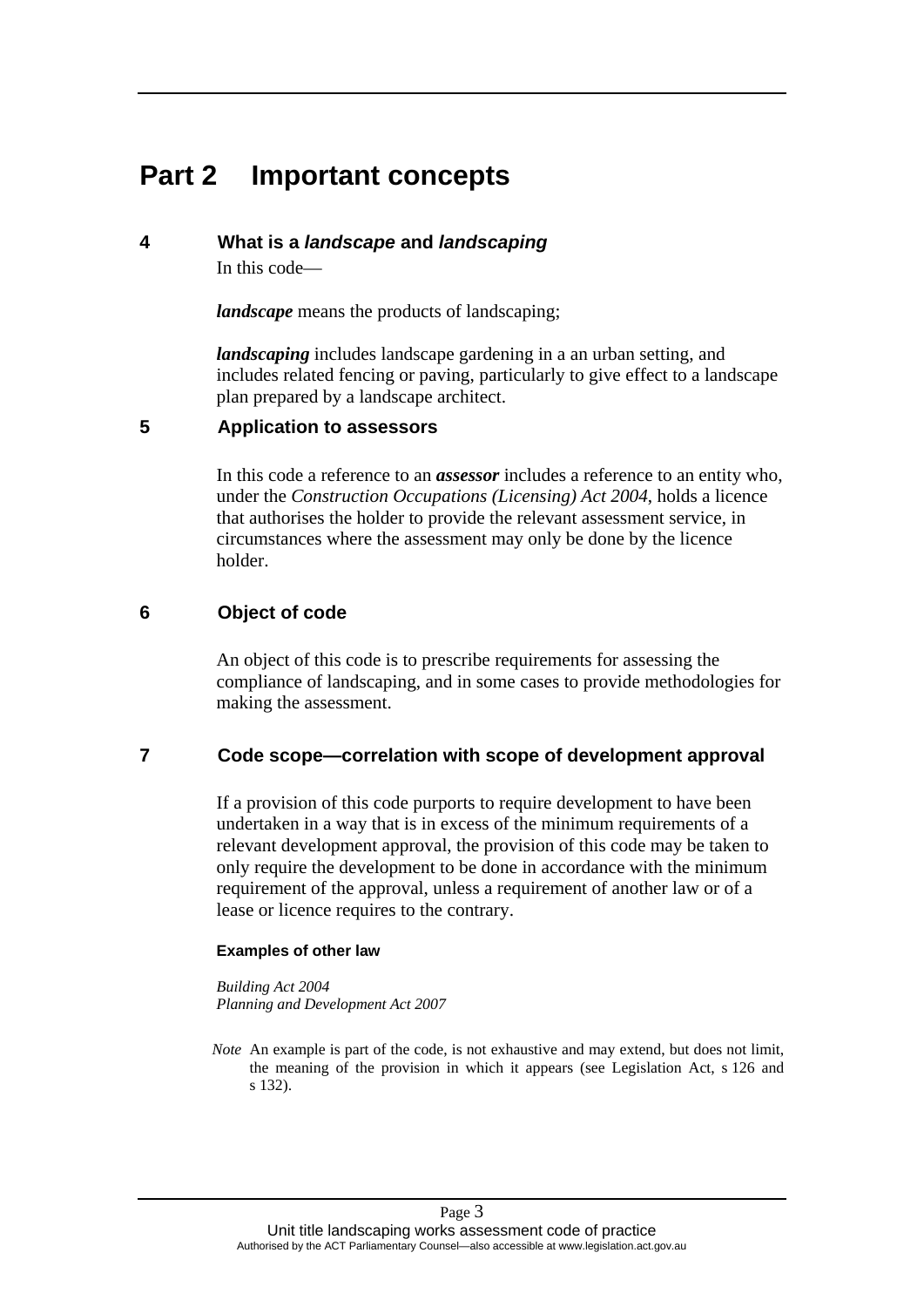#### <span id="page-5-0"></span>**8 Meaning of certain terms—correlation with** *Unit Titles Act 2001*

A term used in this code has the same meaning as the term has in the *Unit Titles Act 2001*, unless this code provides a different meaning for the term.

- *Note 1* A term used in this code has the same meaning as the term has in the *Construction (Occupations) Licensing Act 2004*, (see the *Legislation Act*, s 148).
- *Note 2* The Legislation Act, the *Unit Titles Act 2001* and the *Construction Occupations (Licensing) Act 2004* may contain definitions and other provisions relevant to this code.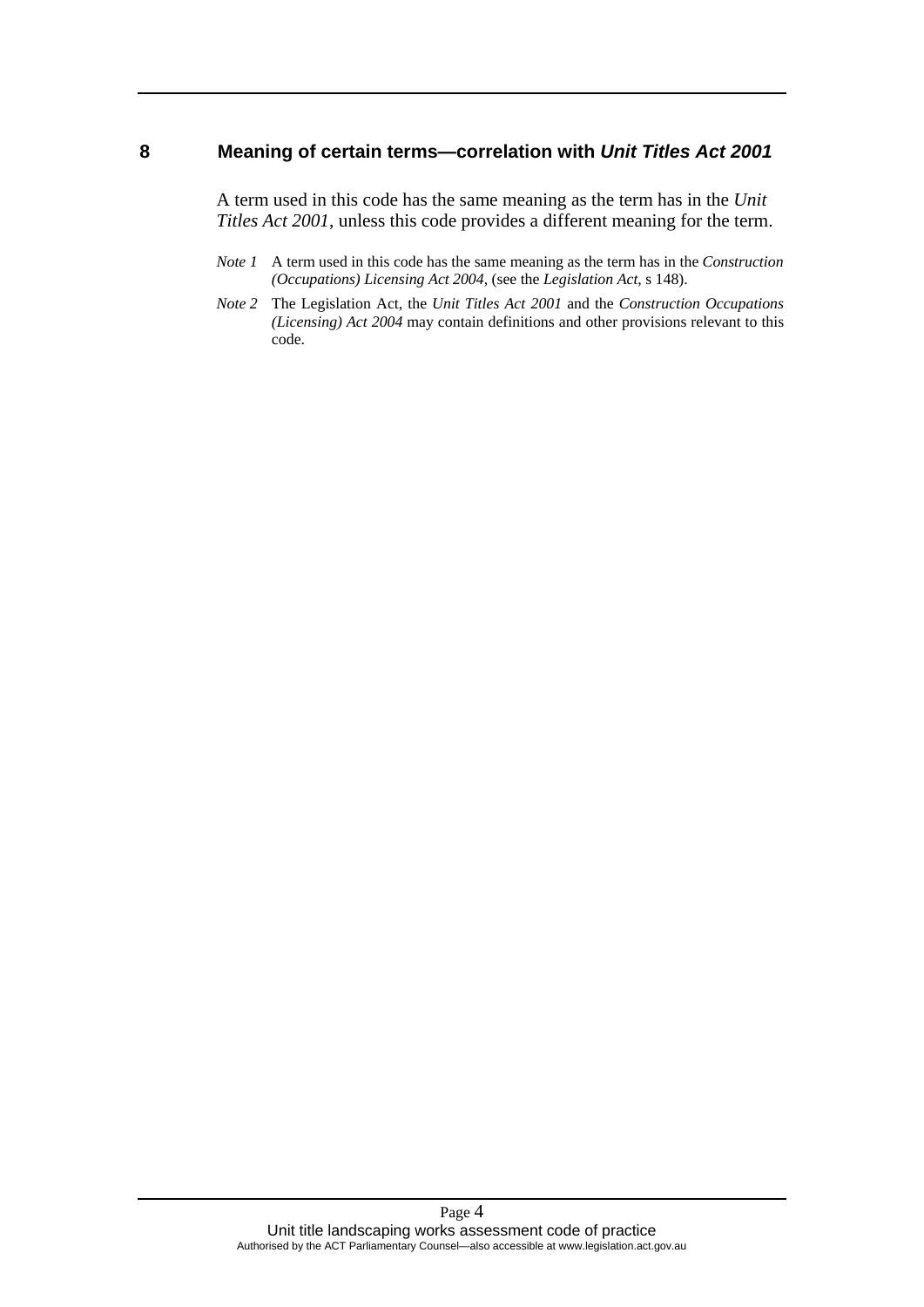## <span id="page-6-0"></span>**Part 3 Landscape Assessment**

## <span id="page-6-1"></span>**9 Landscaping general compliance criteria**

- (1) This section applies to a block with a relevant building that has—
	- (a) been occupied, in which case it applies in respect of the latest relevant plans, if any, that were required to be complied with for the block, allowing for how the landscape may have matured since being subject to those plans; or
	- (b) not been occupied, in which case it applies in respect of the latest relevant plans, if any, that were required to be complied with for the block.
- (2) Subsection (3) prescribes the *general landscaping compliance criteria*.
- (3) The assessor must determine if publicly visible landscaping complies with all of the following that are applicable to the landscaping (the *relevant plans*)
	- the respective development approval given under the *Planning and Development Act 2007*;
	- requirements of that Act that relate to exempt development; if no development approval was required for the landscape;
	- the relevant provisions of this code.
- (4) In this section:

*building line—*see the territory plan (13 Definitions).

*common property—*see the *Unit Titles ACT 2001,* section 13 (Common property).

*exempt development*—see the *Planning and Development Act 2007*, section 133 (What is an exempt development?).

*general landscaping compliance criteria*—see subsection (2).

*landscaping*—see section 4 (What is *landscaping*?)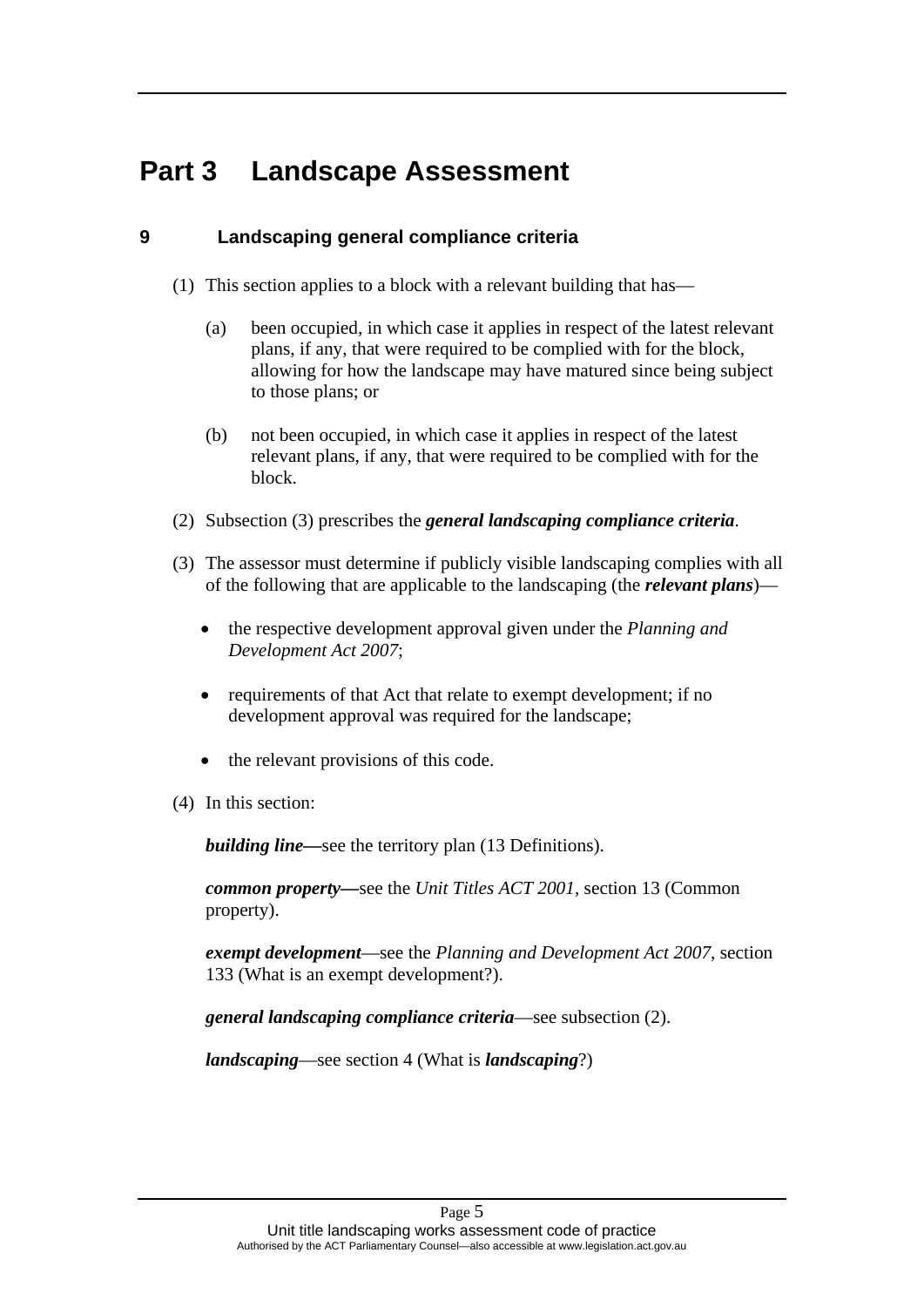*publicly visible landscaping* for a parcel of land means landscaping that—

- (a) is on or in the relevant land and can be seen by a 1.8m tall person standing on the surface of a public road from any point on the public road not more than 100m from the land; or
- (b) is between a front boundary of the land and a building line for the block; or
- (c) is located in proposed common property for the block.

*Note* A road verge is not part of relevant land and is not *publicly visible landscaping*.

*public road*——see the *Roads and Public Places Act 1937*, dictionary.

*relevant plans—*see subsection (3).

#### <span id="page-7-0"></span>**10 Plant species deemed to comply—identification tag**

- (1) A plant is deemed to be compliant with the species requirement of the general landscaping compliance criteria if—
	- (a) the plant has a tag purporting to identify the plant's species; and
	- (b) the assessor believes on reasonable grounds that the species identified in the tag corresponds to the respective species requirement of the relevant plans; and
	- (c) the assessor does not have a reasonable suspicion that—
		- (i) the tag was attached by a person unlikely to know, or who was reckless about knowing, if the tag was accurate in stating the species of the plant; or
		- (ii) the tag has been altered in a material particular about the species, making the tag inaccurate about the species of the plant, or
		- (iii) the tag provides false or misleading information about the species of the plant.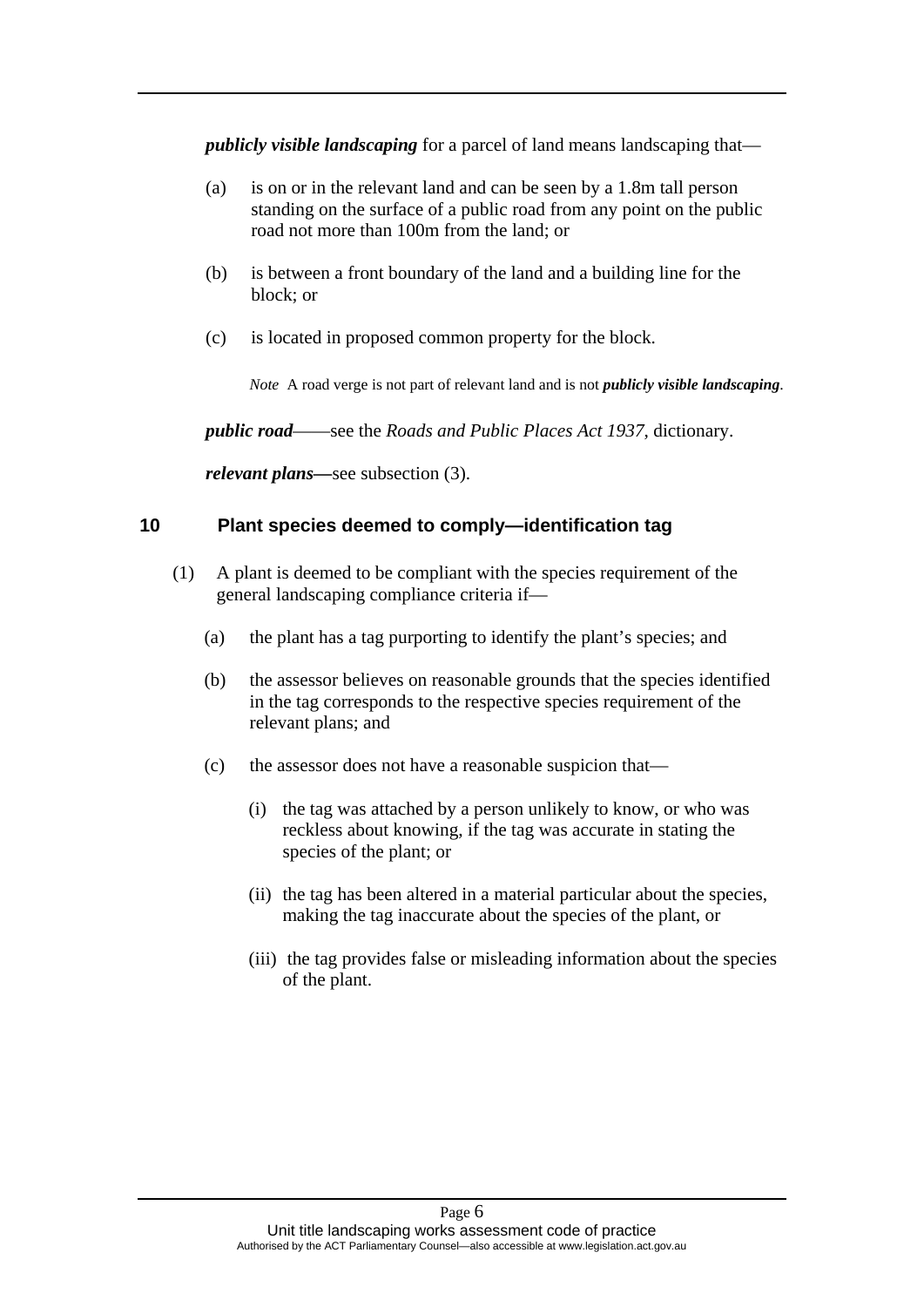#### **Example—subparagraph (i)—no reasonable suspicion**

The works assessor is satisfied on reasonable grounds that the nursery that cultivated the plant, or the nursery supplying the plant, employed a person likely to know the plant's species, to attach, or direct and supervise the attachment of, the tag, or to check the accuracy of the attachment of the tag.

- *Note* An example is part of the code, is not exhaustive and may extend, but does not limit, the meaning of the provision in which it appears (see Legislation Act, s 126 and s 132).
- (2) A plant (an untagged plant)does not fail to comply with section (1) only because it has no tag, if it is located near another plant (a tagged plant) of comparable condition to the untagged plant, and the tagged plant complies with section (1), and the assessor is satisfied on reasonable grounds that by visual inspection standing 1m from both plants, the untagged plant appears to be same species as the tagged plant.
- (3) An assessor shall not require an expert to conclusively determine the species of a plant to assist the assessor to comply with the general landscaping compliance criteria, if the certifier can otherwise determine compliance under this section.

#### <span id="page-8-0"></span>**11 Plant species deemed to comply—expert opinion**

This section applies to plants that section 5 (Plant species deemed to comply—identification tag) does not apply to. An assessor must take the species of a plant to comply with the general landscaping compliance criteria if the assessor is satisfied on reasonable grounds that an expert in plant species identification has provided written and current advice, however expressed—

- (a) about the plant's species, and the certifier is satisfied that the advised species complies with the species requirements of general landscaping compliance criteria ; or
- (b) that relevant part of the landscaping, or the plant, complies with the species requirements of general landscaping compliance criteria .

#### **Examples of experts**

The holder of a qualification in landscaping, botany, or horticulture—that the Australian Qualifications Framework Advisory Board has determined is 1 of the following in the Australian Qualification Framework system—a certificate IV, diploma, advanced diploma, bachelor degree, graduate certificate, graduate diploma, masters degree or doctoral degree.

*Note* An example is part of the code, is not exhaustive and may extend, but does not limit, the meaning of the provision in which it appears (see Legislation Act, s 126 and s 132).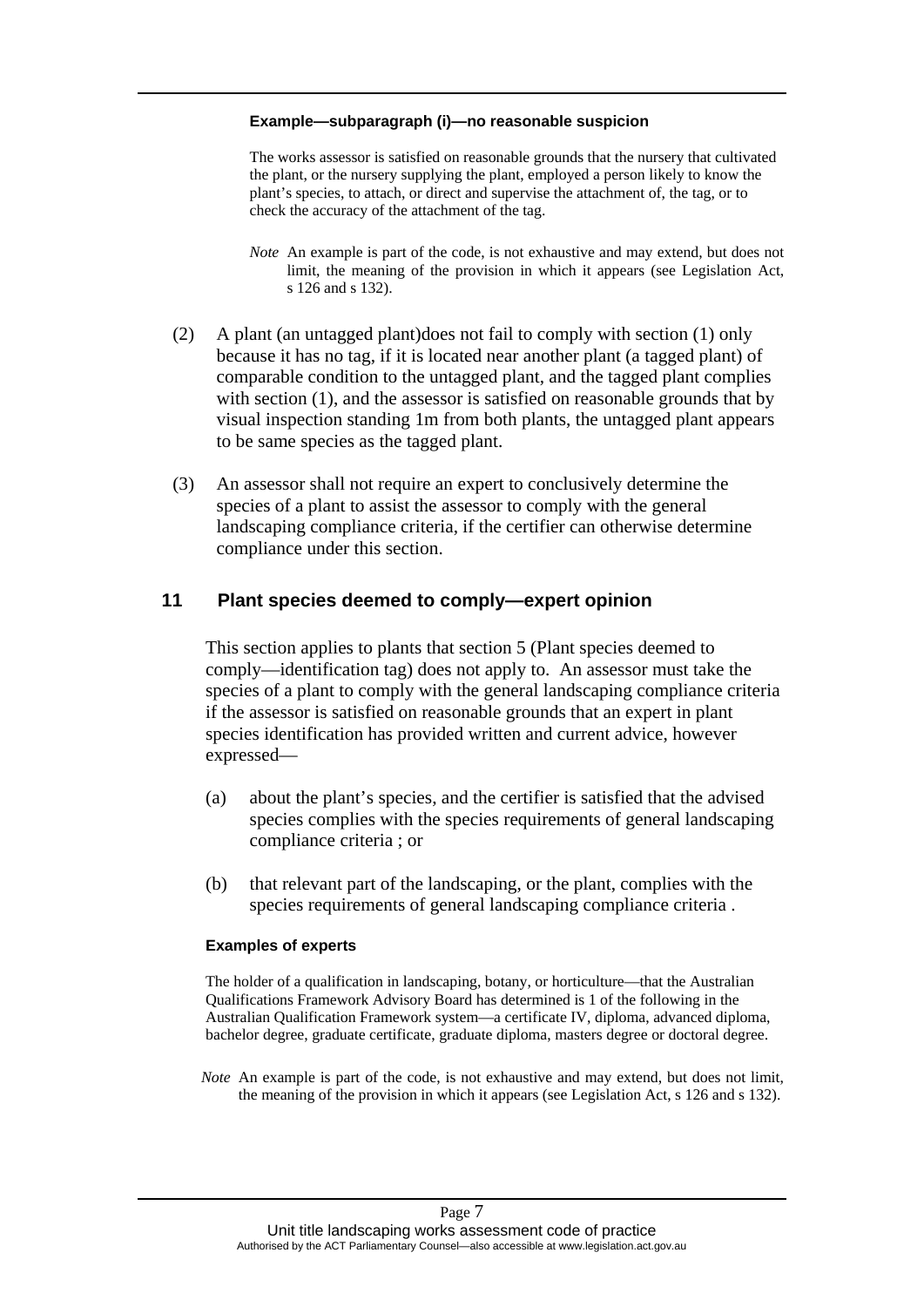## <span id="page-9-0"></span>**12 Plant species deemed to comply—substitute equivalence**

This section applies to a plant that is required to be of a particular kind in order to comply with the general landscaping compliance criteria, (a *required plant*), if the plant is not that kind because it is a *substitute plant*. The assessor must take the substitute plant as being the required plant (a *deemed compliant substitute*) if—

- (a) the assessor is satisfied on reasonable grounds that it is not practical to obtain a required plant because of lack of suitable stock being available from the ACT, New South Wales, Queensland and Victoria; and
- (b) an expert in plant characteristics satisfies the assessor with documentary evidence that the substitute plant's relevant characteristics are sufficiently equivalent to those of the required plant to achieve the same contextual effect as the required plant.

#### **Examples of experts**

The holder of a qualification in landscaping, botany, or horticulture—that the Australian Qualifications Framework Advisory Board has determined is 1 of the following in the Australian Qualification Framework system—a certificate IV, diploma, advanced diploma, bachelor degree, graduate certificate, graduate diploma, masters degree or doctoral degree.

*Note* An example is part of the code, is not exhaustive and may extend, but does not limit, the meaning of the provision in which it appears (see Legislation Act, s 126 and s 132).

## <span id="page-9-1"></span>**13 Plant species—weeds or other unspecified plants**

This section only applies to a garden bed. An assessor must not take landscaping to comply with the general landscaping compliance criteria if the landscaping contains a plant, including a weed or non-weed, that is not shown in the relevant plans to be in the bed at the respective approximate location, and are not a deemed compliant substitute under section 12 (Plant species deemed to comply—substitute equivalence). For this section, landscaping does not contain a plant if the plant—

- (a) is not visible to a reasonable person standing at a single point 1m from the plant, or if the plant (including a seed, bulb or other plant generation material) is wholly buried; or
- (b) the plant is supernumerary to give effect to the landscape plan.

#### **Example of plant supernumerary to give effect to the landscape plan**

The landscape plan shows that a garden bed should be filled with 100 Royal Bluebells *wahlenbergia gloriosa*, but in order to fill the bed, 112 Royal Bluebells were planted in the bed. The extra 12 plants are supernumerary to give effect t o the landscape plan.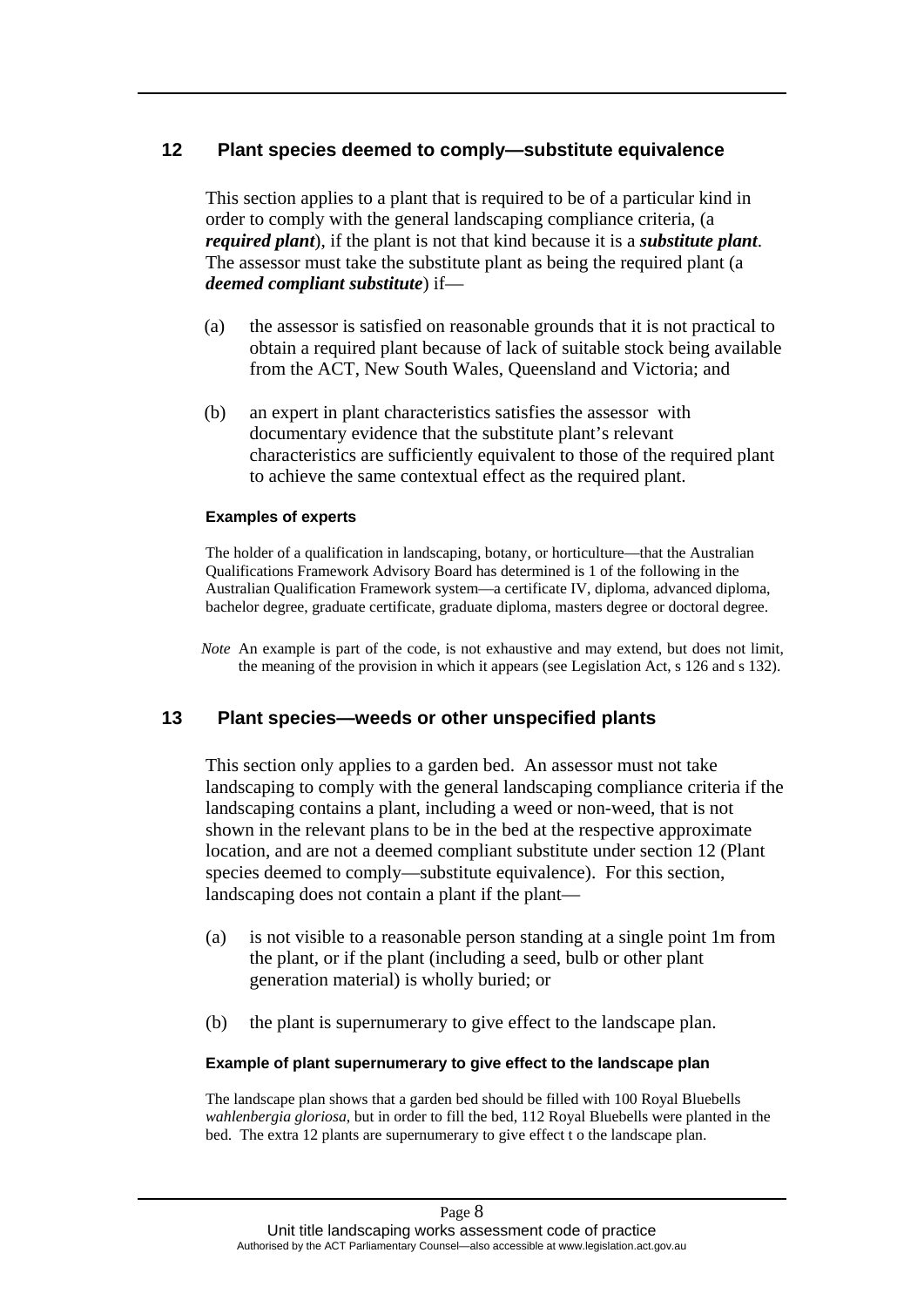*Note* An example is part of the code, is not exhaustive and may extend, but does not limit, the meaning of the provision in which it appears (see Legislation Act, s 126 and s 132).

## <span id="page-10-0"></span>**14 Landscape element location and extent deemed to comply**

- (1) Subject to subsection (2) and to substitution permitted under section 12 (Plant species deemed to comply—substitute equivalence), an assessor may assume that a landscape element is deemed to be compliant with the location and extent requirement of general landscaping compliance criteria if—
	- (a) for a plant shown diagrammatically or otherwise in the relevant plans with a main trunk or main stalk, the plant's main trunk or main stalk's location complies relatively with the plan, regardless of the plan showing other information about the plant's location or extent; and
	- (b) for other landscape elements, the elements comply relatively with the location information specified in the plan, or where the plan fails to specify location details, the relative location depicted in the plan.

#### **Example of relative location and other information about a plant's location and extent**

A plan shows diagrammatically that 10 trees are to be evenly spaced along a boundary, but no dimensions or other location information is shown. The location of the trees complies with the plan if their trunks are relatively evenly spaced along the boundary rather than being substantially more closely spaced along part of the boundary than another part. The plan shows the mature spread of the trees' branches will overlap to form a continuous visual barrier along the boundary, but no relevant plans specifically size or state of maturity or age of the trees. The seedlings comply with this section despite being too small to overlap and form the visual barrier in their immature state.

- *Note* An example is part of the code, is not exhaustive and may extend, but does not limit, the meaning of the provision in which it appears (see Legislation Act, s 126 and s 132).
- (2) If a relevant plan otherwise specifically specifies the location, extent or proximity of a plant's attributes, including its spread, branches, foliage, roots or root ball, an assessor must assume that the plant fails to comply with subsection (1) if the specification is not complied with.
- (3) Subsections (1) and (2) do not require an immature plant to comply with specified information that relates to the plant when more mature, unless the relevant plan specifically requires a plant of specified greater size, maturity or age.
- (4) For this section, other than section (1) (a), a plan does not specifically specify a plant's attribute by only diagrammatically representing the attribute without text or dimensions that specify further particulars about the attribute.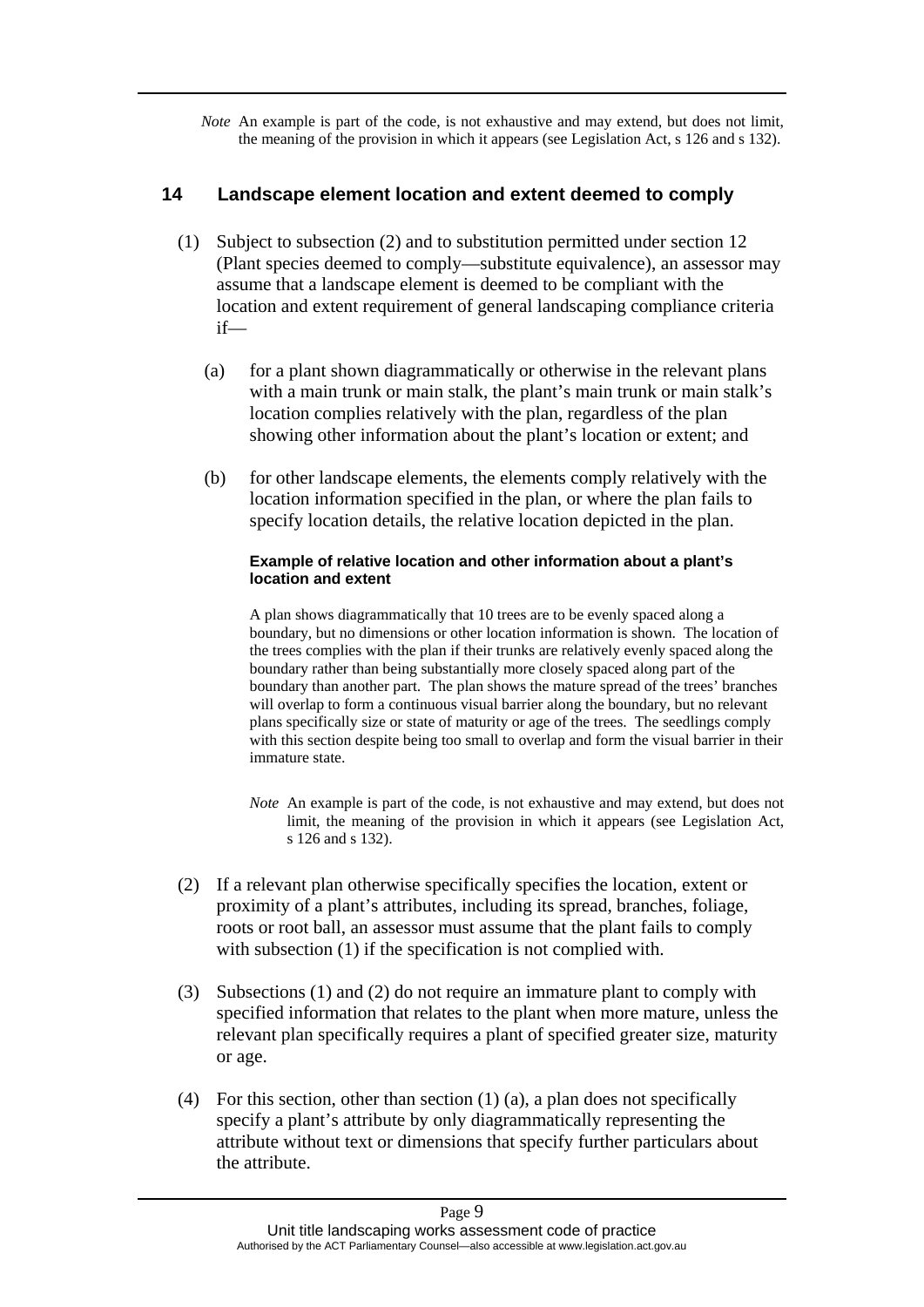#### **Examples of plans showing plants—**

- 1 A plan shows trees only diagrammatically from above by circles representing the spread of the plant and a dot representing the main trunk. Under subsection (1) the location of the plants' main trunks must relatively comply with the respective location of the dots. The spread of trees need not comply with the circles. The plan also shows by a dimension that the circle representing the mature spread of a shrub must be 1m away from a building. Under subsection (3) the plant must be located so that its expected spread at maturity is 1m from the building. The plant need not comply with other aspects of the circle.
- 2 A plan shows trees only diagrammatically in elevation, as a line diagram of trunk, branches and foliage. Under subsection (1) the location of the plant's main trunk must relatively comply with the respective location of the trunk shown in the plan where the trunk is shown to emerge from the ground. The height of the tree and the arrangement of and spread of tree's branches and foliage need not comply with the plan. The plan similarly shows shrubs and specifies that a particular shrub must be at least 1m tall. Under subsection (3) the shrub must be at least 1m tall from where it emerges from the ground, when planted, and the location of the plant's main trunk must relatively comply with the respective location of the trunk shown in the plan, where the trunk is shown to emerge from the ground. The plant need not comply with other aspects of the line drawing.
	- *Note* An example is part of the code, is not exhaustive and may extend, but does not limit, the meaning of the provision in which it appears (see Legislation Act, s 126 and s 132).

#### <span id="page-11-0"></span>**15 Implantation into ground—details deemed to comply**

- (1) An assessor must assume that a plant, other than ground-cover grass, is deemed to be compliant with the relevant requirement of general landscaping compliance criteria for implantation into the ground, including a bed, if—
	- (a) where no relevant implanting details are specified in the relevant plans, the plant is implanted in loam that is buried in surrounding soil, if any, and the mixture completely surrounds the plant's root ball, seed or bulb to an overall width of loam in any direction of not less than 300mm, excluding the plant. However, the roots may additionally be in a plantable compostable container buried in the loam; or
	- (b) the relevant plans show other implanting details, the specification is complied with.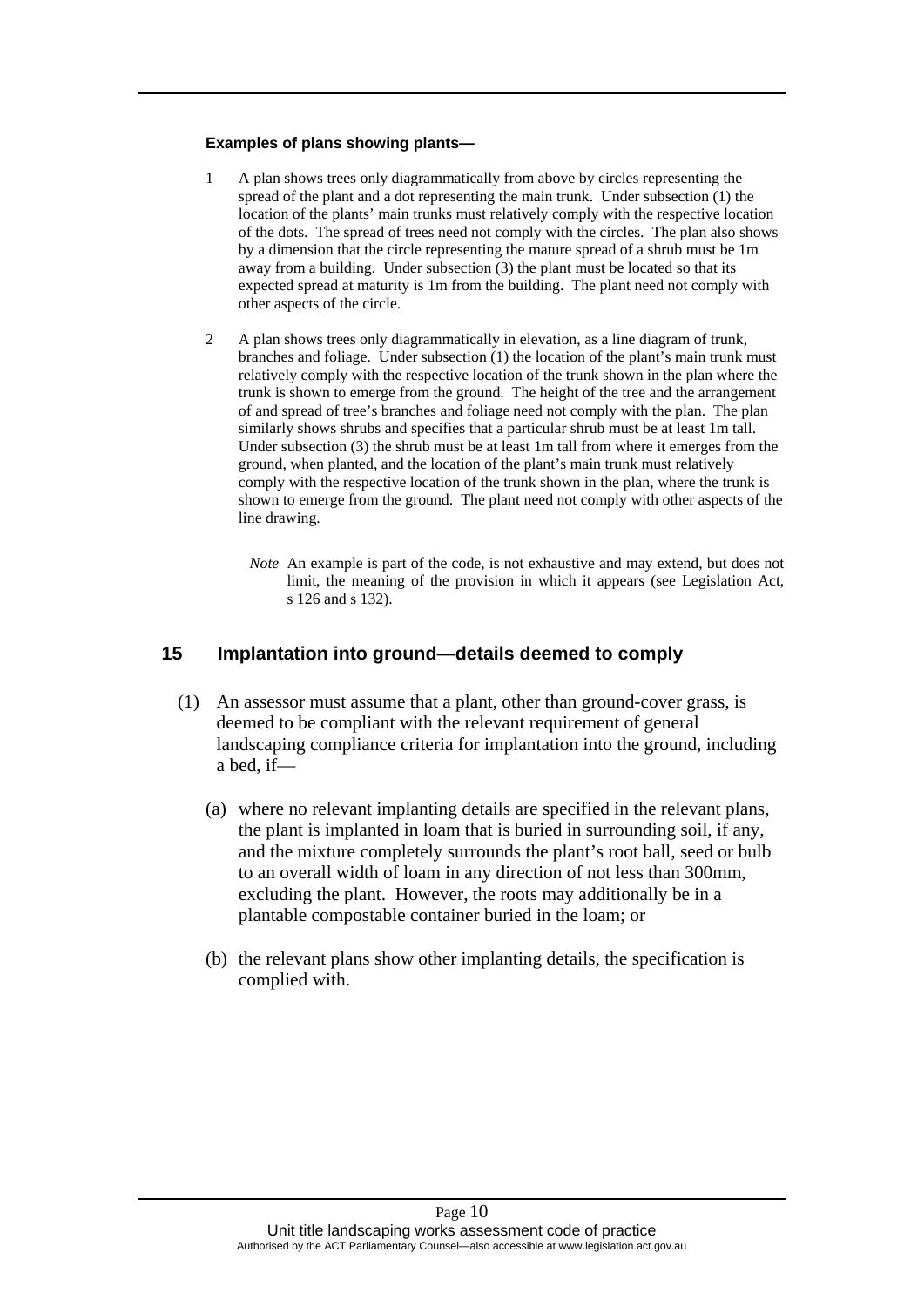- (2) A works assessor may take a plant's implantation to comply with section (1) if the assessor—
	- (a) rods near the plant to sufficient depth and at appropriate location to satisfy the assessor on reasonable grounds that the material the plant is implanted in appears when viewed from 1m away to be the material required by section (1), such as loam if that is required, and that the arrangement of the plant and surrounding material is likely to comply with section  $(1)$ ; or
	- (b) sufficiently observed implantation of the plant to determine compliance with (a) without further excavation; or
	- (c) is satisfied on reasonable grounds, subject to section (3), that—
		- (i) another comparable plant (the sampled plant) complies with paragraph (a) or (b); and
		- (ii) the sampled plant is part of the same landscape element, such as a garden bed, as the subject plant; and
		- (iii) from a visual inspection of the subject plant and its immediate surrounds, standing at a single point 1m from the subject plant, its implantation is comparable to the sampled plant, and is likely to have been implanted in the same compliant manner as the sampled plant.
- (3) In this section a sampled plant is only *comparable* to another plant if both plants are a similar size and both are 1 of the following—a tree, shrub, or other plant.

## <span id="page-12-0"></span>**16 Finished surfaces deemed to comply**

- (1) This section does not apply to surface mulch, nor if contrary intention appears in the relevant plans.
- (2) An assessor must assume that a plant, other than ground-cover grass, is deemed to be compliant with the relevant requirement of general landscaping compliance criteria in respect of finished surface around the plant if potting mixture, or other growing medium permitted by the relevant plans, around the plant is flush with the adjoining ground (including a bed) surface.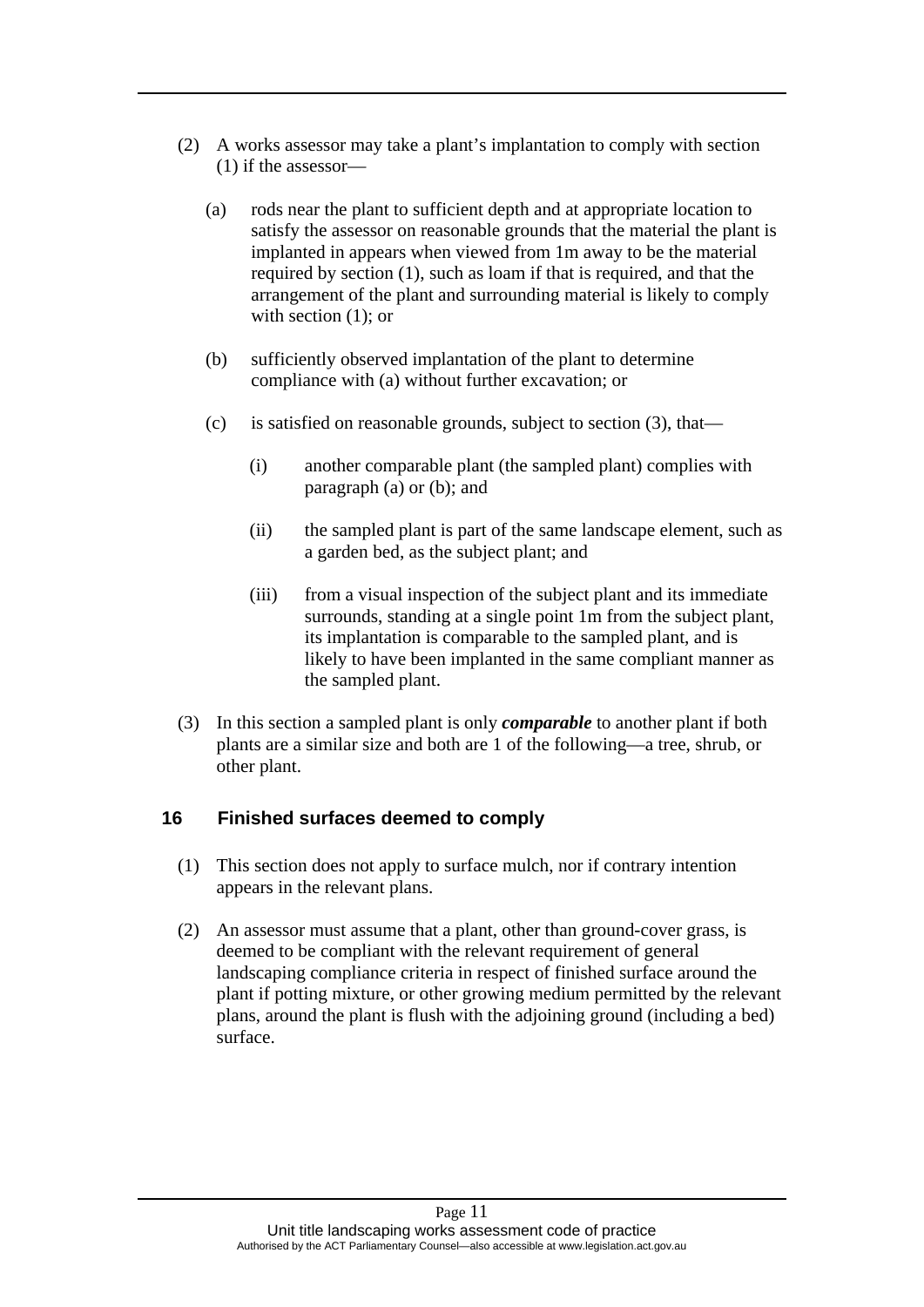(3) Finished levels of the top of garden beds, paths, paving, and service, drainage or similar pits must not be taken as complying with the general landscaping compliance criteria unless they are flush with adjoining surfaces to avoid tripping hazards, and provide graded surface drainage that prevents localised water ponding in areas other than where ponding is permitted by the relevant plans.

#### **Example of ponding**

The relevant plans do not show any areas as permitted ponding areas. Due to postconstruction consolidation of fill soils, some areas of ground surfaces have slightly subsided so as surface water would pond slightly in the depressions caused by the subsidence. The areas that pond do not comply with this section. Subsequently, the subsidence is rectified so as no ponding will occur and so surfaces comply with the relevant plans. The rectified areas subsequently comply with this section.

*Note* An example is part of the code, is not exhaustive and may extend, but does not limit, the meaning of the provision in which it appears (see Legislation Act, s 126 and s 132).

## <span id="page-13-0"></span>**17 Plant health deemed to comply**

- (1) This section applies to pre-existing plants that the relevant plans require to be protected, and to plants that the plans require to be provided.
- (2) An assessor must assume a plant is deemed to be compliant with the relevant requirement of general landscaping compliance criteria for plant health if the assessor examines the plant, standing at 1 point 1 m from the plant, and sees no sign of intolerable distress, damage, attack, infestation, decay, disease, or failure to thrive.
- (3) For this section, a plant must not be taken to be unbearably distressed or diseased or failing to thrive only because it appears debilitated from lack of water, autumn leaf shedding or frost, and appears likely to recover.
- (4) This section does not apply if the assessor has a reasonable suspicion that the plant is dead or is fatally damaged or is fatally unhealthy.
- (5) An assessor must not require an expert to determine anything under subsections (1) or (2) unless the assessor believes it is reasonably necessary to do so because of the assessor's inability to adequately assess plant health in accordance with this section.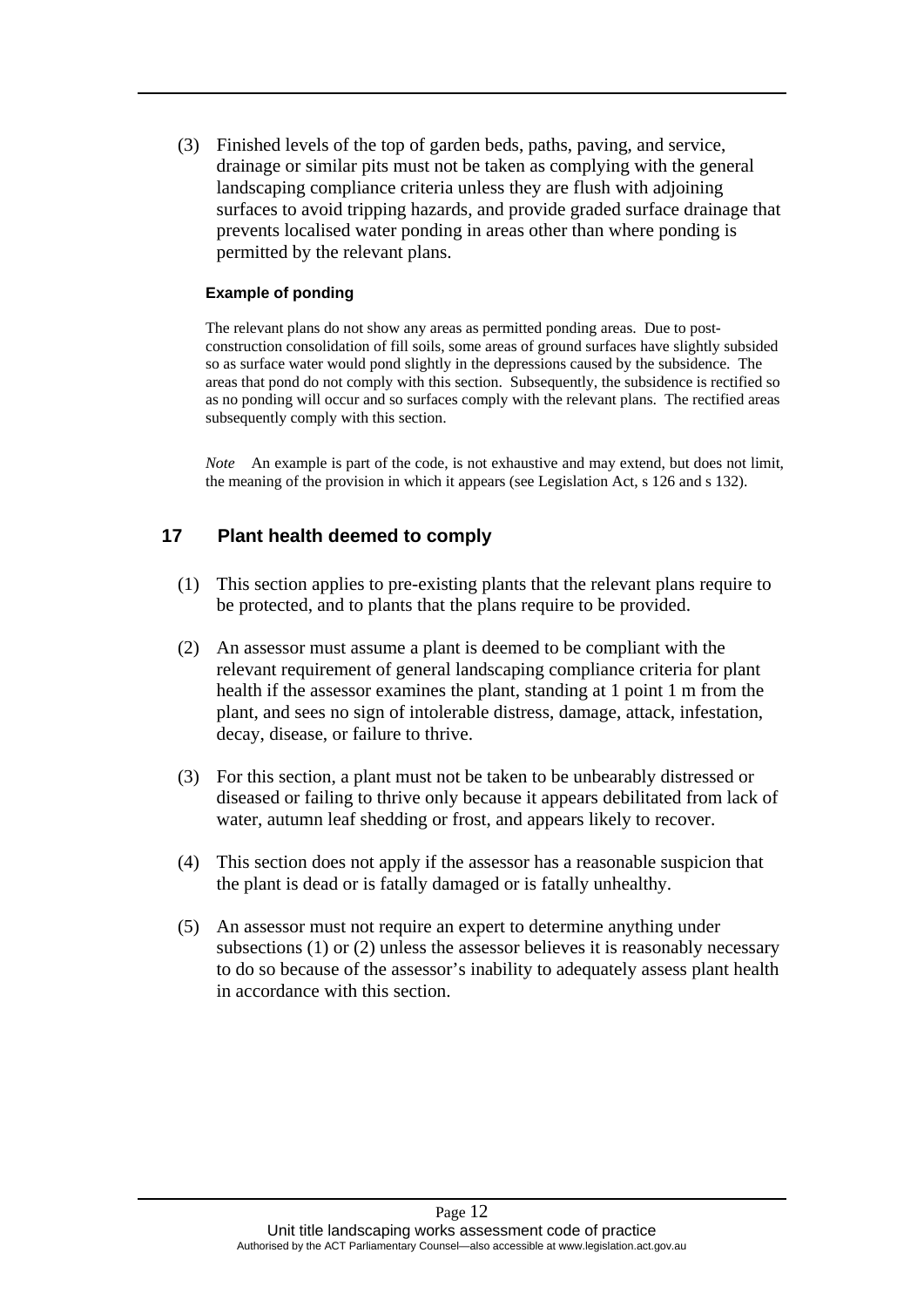## <span id="page-14-0"></span>**18 Plant support deem to comply**

- (1) An assessor must assume a plant is deemed to be compliant with the relevant requirement of the general landscaping compliance criteria for plant support if the plant is supported in accordance with staking or other support provisions shown in the relevant plans.
- (2) Unless contrary intention appears in the plans, a plant fails to comply with the support requirements of the general landscaping compliance criteria if they are tied to timber, plastic or bamboo stake, which is less than 10mm thick.

## <span id="page-14-1"></span>**19 Soil depth deemed to comply**

- (1) An assessor may take the depth of soil in a delineated landscape element, such as a garden bed, to comply with the general landscaping compliance criteria for soil depth, if the assessor determines that the element has compliant depth using 1 of the following methods. The assessor—
	- (a) rods in a representative part of the element, to a sufficient depth and at appropriate locations to satisfy the assessor on reasonable grounds of the likely nominal depth of soil for the element; or
	- (b) sufficiently observed placement of the soil to determine compliance with (a) without excavation.
- (2) If the relevant plans do not show a soil depth the assessor need not assess the soil depth.
- (3) Subsection 1 does not require rodding in more than 1 location per  $100m^2$ maximum plan area of an element if the assessor is satisfied on reasonable grounds that the results of rodding in that location are indicative of the results of rodding in the subject  $100m<sup>2</sup>$  maximum plan area per element.
- (4) Rodding must be done with due care to avoid damage to buried services including pipes and cables.

## <span id="page-14-2"></span>**20 Landscaping not to contain rubbish**

(1) An assessor must not take landscaping to comply with the general landscaping compliance criteria if the landscaping contains rubbish or builder's rubble that is visible (*surface rubbish*) to a reasonable person standing 5m from the rubbish or rubble, or that otherwise displaces soil, mulch or other material required by the relevant plans (*buried rubbish*).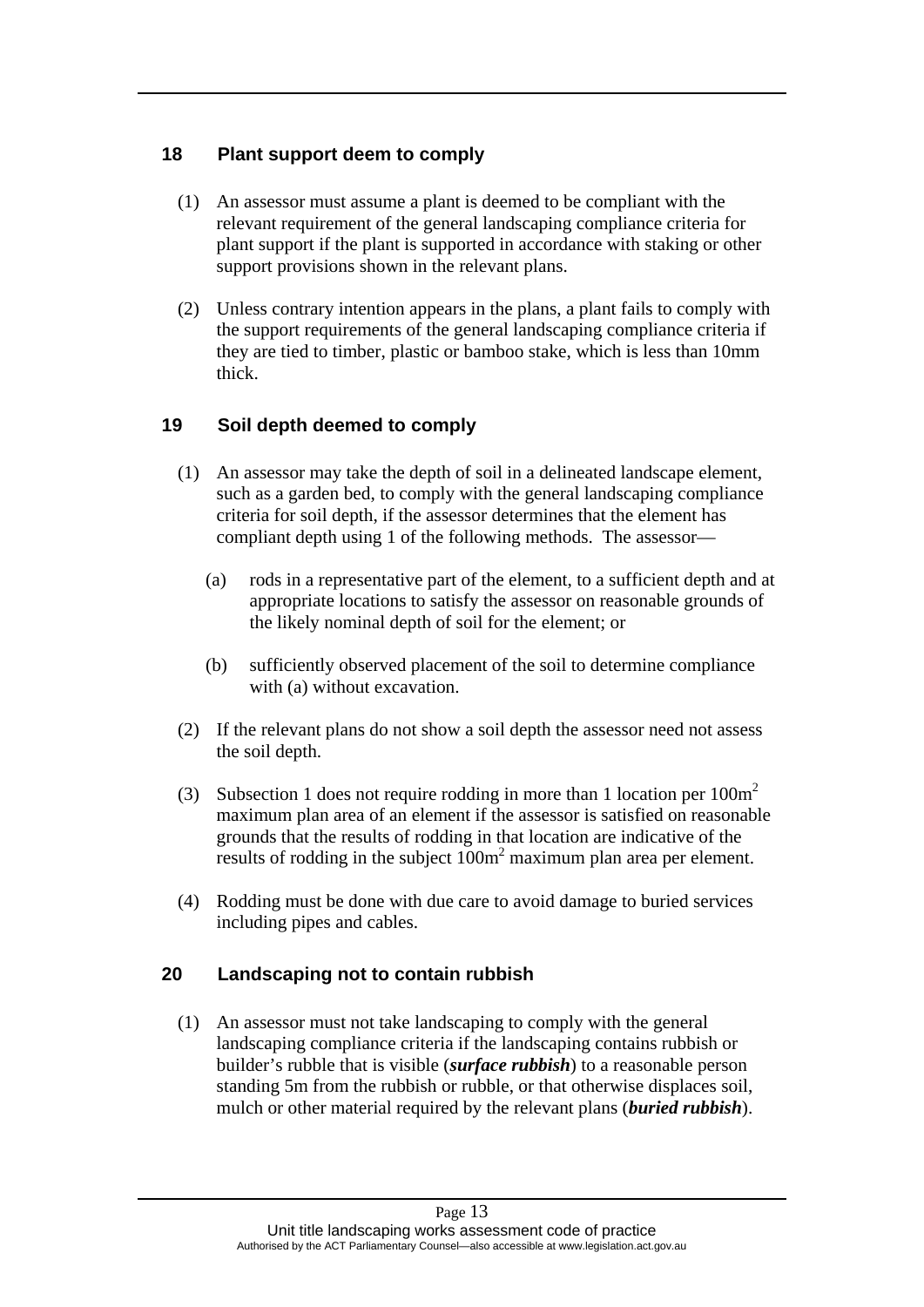- (2) Unless the assessor has a reasonable suspicion that a particular element of landscaping contains buried rubbish, the assessor need not test for the presence of buried rubbish.
- (3) In this section *rubbish* means artificially discarded waste not intended to have a relevant use. Relevant uses might include mulch, compost, soil fill, artwork, or recycled or reused plastic landscaping products.

## <span id="page-15-0"></span>**21 Mulch**

- (1) An assessor must not take landscaping to comply with the general landscaping compliance criteria if—
	- (c) a mulch layer is closer than 50mm of a plant's stem; and
	- (d) if the landscaping is a garden bed—
		- (i) the bed does not contain mulch in accordance with the relevant plans; or
		- (ii) if the relevant plans do not require mulch, the surface of the bed is not covered in a mulch layer that has a minimum depth of 50mm to 75mm.
- (2) An assessor may take the depth of a layer of mulch in a landscape element, such as a garden bed, to comply with subsection (1) if the assessor determines the nominal depth of mulch of the element has compliant depth, using 1 of the following methods. The assessor—
	- (a) excavates, and reinstates, a test pit in a representative part of the element, of sufficient depth and of appropriate location to satisfy the assessor on reasonable grounds of the likely nominal depth a mulch for the element; or
	- (b) sufficiently observed placement of the mulch to determine compliance with (a) without excavation.
- (3) In this section a *landscape element* means a delineated expanse of ground such as garden bed.

## <span id="page-15-1"></span>**22 Garden beds—separation barriers**

Unless contrary intention appears in the relevant plans, an assessor must not take a garden bed as complying with the general landscaping compliance criteria if the bed is not separated from any adjoining grassland or lawn by garden edging that forms a barrier to help prevent the grass invading the bed, and helps prevent mulch spreading onto the grassland or lawn.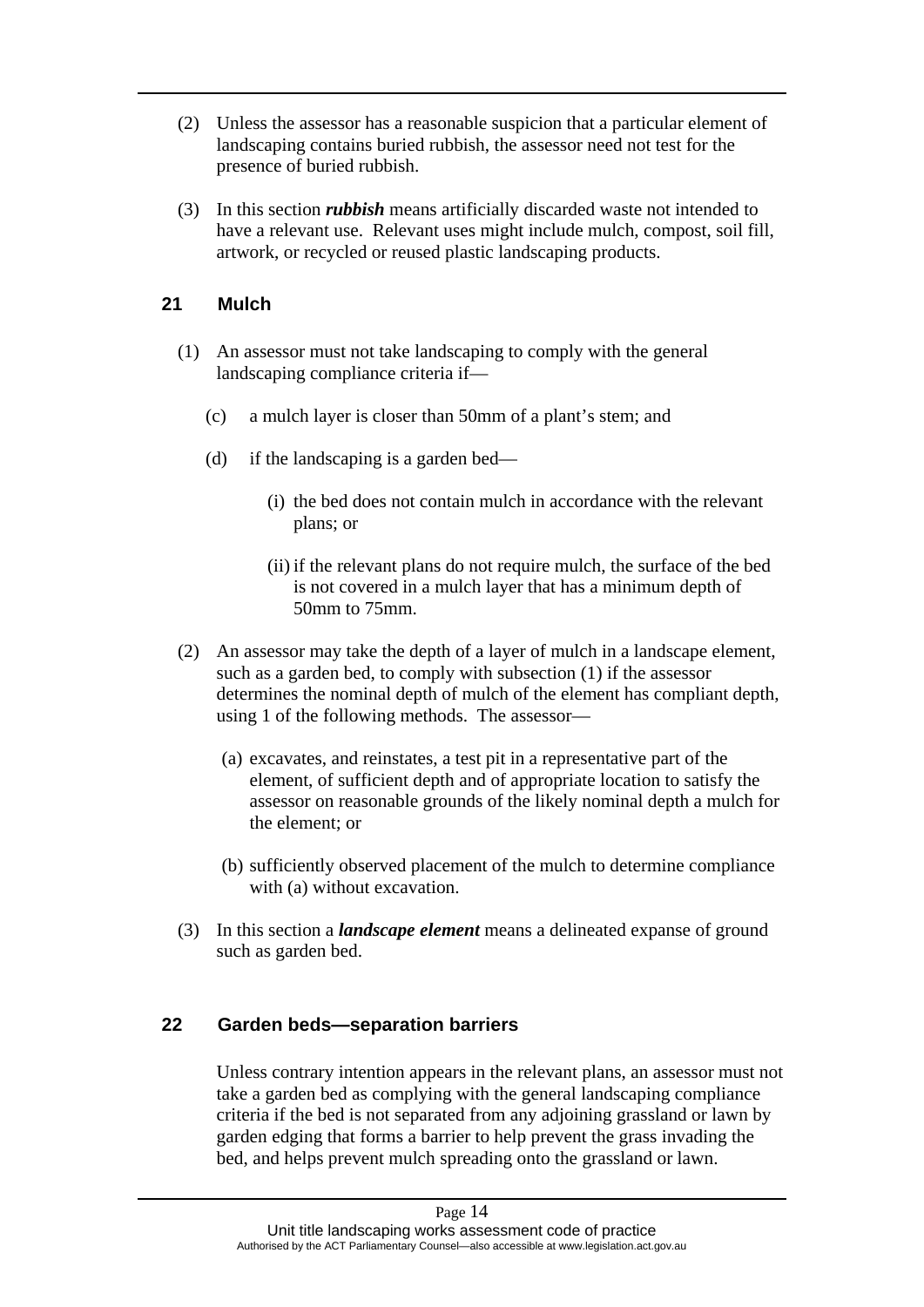## <span id="page-16-0"></span>**23 Public footpaths and pedestrian crossing not to be interrupted**

Unless contrary intention appears in the relevant plans, an assessor must not take a driveway as complying with the general landscaping compliance criteria if it interrupts a footpath on a public road verge or interrupts a pedestrian crossing designated within a public road.

#### **Examples of driveway interrupting and not interrupting a footpath**

A footpath on a public road verge was originally of continuous concrete. Adriveway of unit pavers subsequently intersects the footpath so that the concrete footpath ends at each side of the driveway, and so between each end the footpath has been replaced with the driveway's pavers. The driveway interrups the footpath. Had the driveway been of concrete similar to the footpath and replaced the footpath where it intersected the footpath, matching the finished levels of the replaced section of footpath, the driveway would not interrupt the footpath.

*Note* An example is part of the code, is not exhaustive and may extend, but does not limit, the meaning of the provision in which it appears (see Legislation Act, s 126 and s 132).

## <span id="page-16-1"></span>**24 Grass areas deemed to comply**

- (1) Unless contrary intention appears in the relevant plans, an assessor must take an area that is required by general landscaping compliance criteria to be grassed, as being grassed if the area is—
	- (a) turfed or grassed; or
	- (b) seeded in accordance with the seed supplier's written directions; and
	- (c) the soil is stabilised to prevent soil erosion; or
	- (d) a combination of (a) with (b) and (c).
- (2) An assessor may take an area to comply with paragraph (b) if the assessor —
	- (a) can see seeds that are likely to be grass seeds in the area from standing at a single point adjacent to the area and uncovering the seeds from the soil or soil stabiliser or mulch if need be; and
	- (b) believes on reasonable grounds that those seeds represent the nominal rate of broadcasting such seeds throughout the area, and that that rate is sufficient to grass the area if the seeds germinate and propagate at normal rates.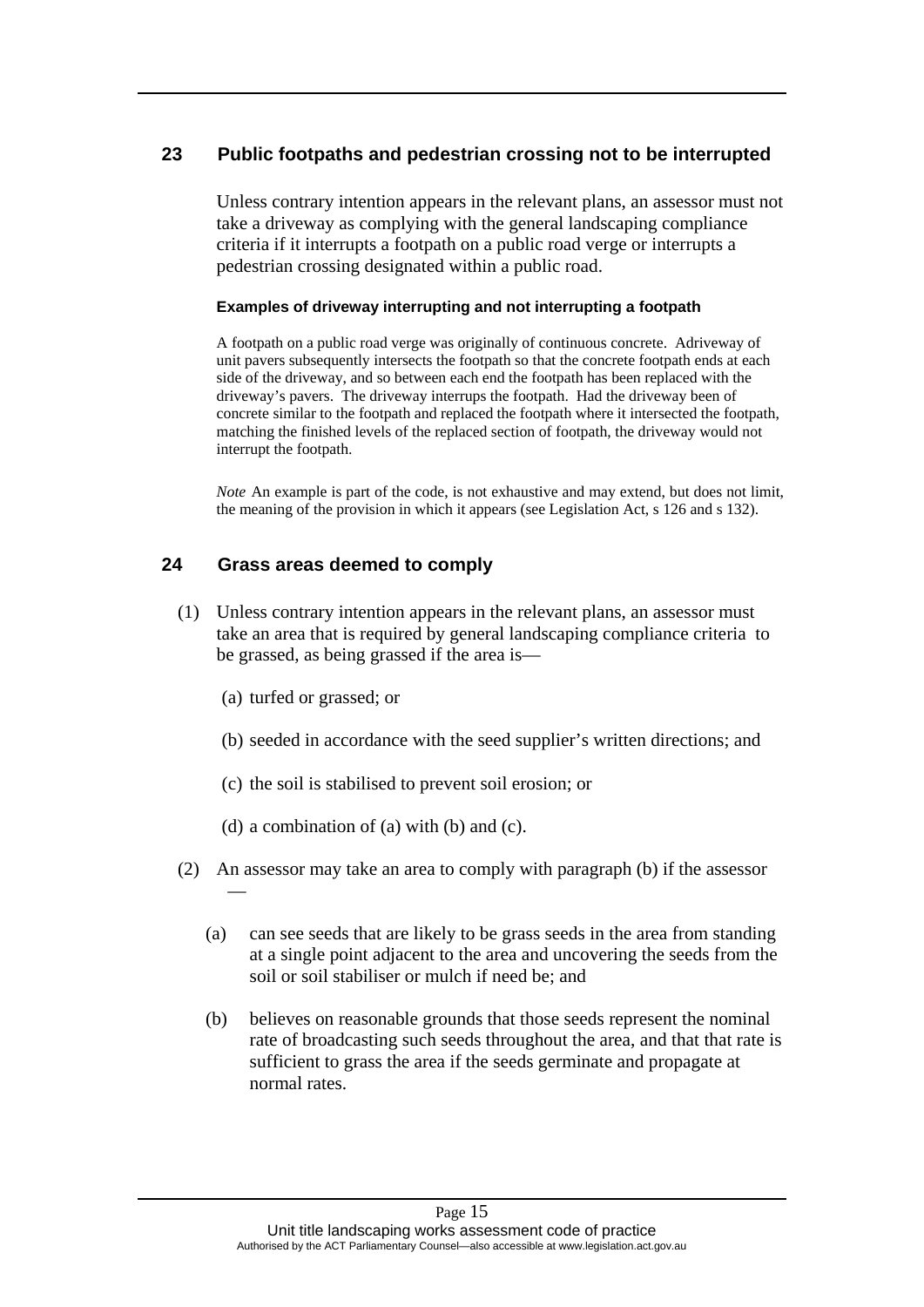## <span id="page-17-0"></span>**25 Paving—prohibited bumpiness**

Unless contrary intention appears in the relevant plans, an assessor must not take hard paving materials as complying with the general landscaping compliance criteria if the material is in a hard-paved area likely to be used by a person in a wheelchair or other wheeled mobility assistance device and the paving produces a bumpy path.

#### **Examples of material that might produce a bumpy path**

Stepping stones, cobblestones, segmental paving or tiling with large recessed joints or gaps, a corrugated finish.

*Note* An example is part of the code, is not exhaustive and may extend, but does not limit, the meaning of the provision in which it appears (see Legislation Act, s 126 and s 132).

#### <span id="page-17-1"></span>**26 Subsidence—not compliant if detrimental**

If an assessor believes an area of relevant ground or landscaping element has locally subsided to the extent that the finished surface is detrimental to the expected purpose or intent the assessor must not take the ground or element as complying with the general landscaping compliance criteria

#### **Example of non compliant subsidence**

An area of ground was intended to be grassed and flat, but local subsidance over a backfilled trench produces a hollow in the grass that could cause a person to stumble while walking across the grass, or that could become waterlogged in rain because of reduced surface drainage.

*Note* An example is part of the code, is not exhaustive and may extend, but does not limit, the meaning of the provision in which it appears (see Legislation Act, s 126 and s 132).

## <span id="page-17-2"></span>**27 Erosion protection**

If an assessor believes an area of relevant ground or landscaping element is not sufficiently protected to prevent surface material continually eroding by surface water from rain the assessor must not take the ground or element as complying with the general landscaping compliance criteria.